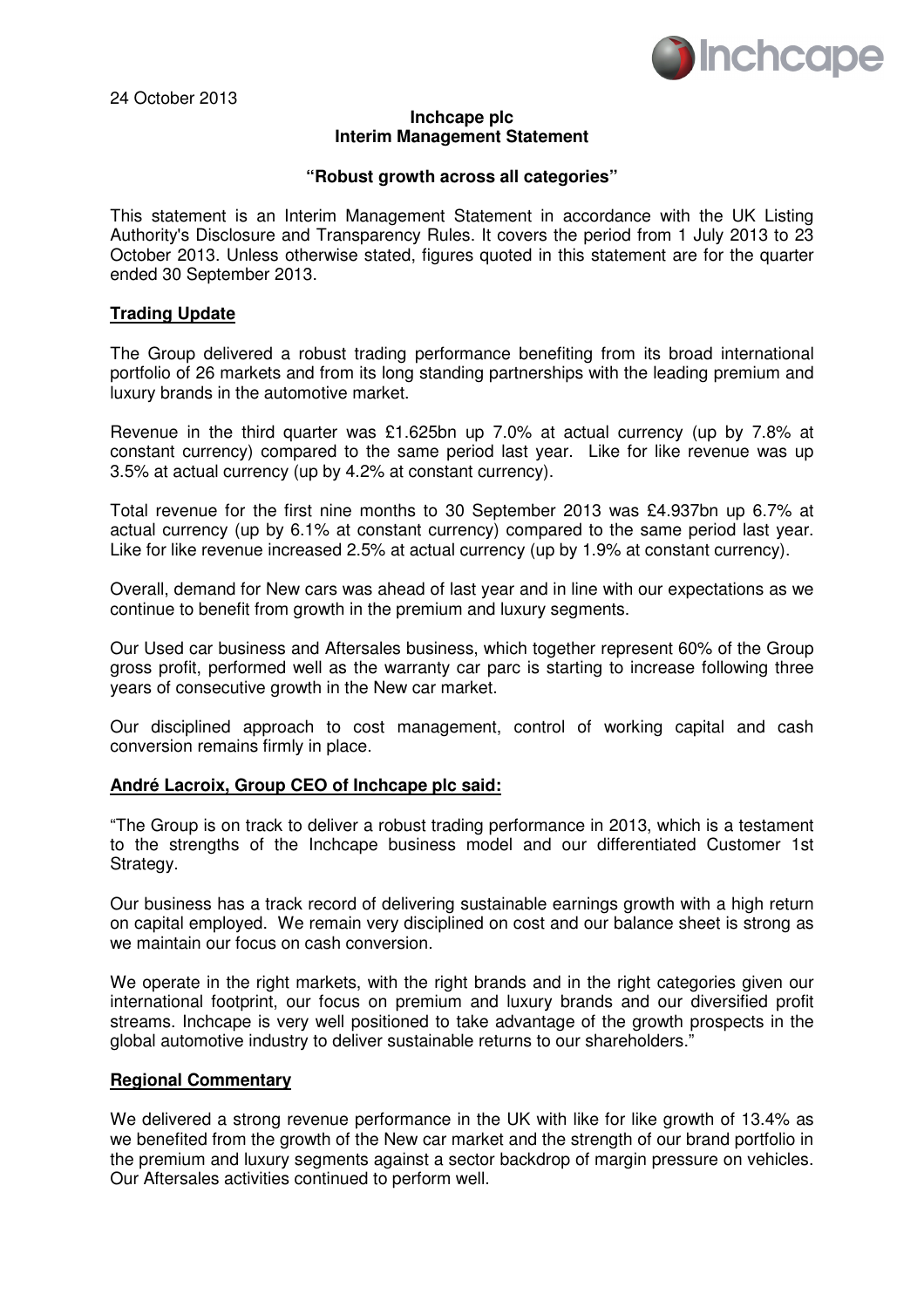

Our European business delivered a solid performance in a challenging competitive environment reflecting the successful launch of new products, the strength of our Aftersales operations and a lower cost base.

In North Asia we delivered a robust like for like growth of 7.1% at constant currency as we improved our market share and benefited from solid growth of the warranty car parc in Hong Kong.

In South Asia we gained market share and our Aftersales operations continued to perform well. The New car market in Singapore was, as expected, lower than last year. However, deregistrations have now increased for 13 consecutive months which paves the way for the industry to recover as of next year.

We continued to deliver a robust performance in our Emerging Markets and Russia segment with like for like growth of 6.7% at constant currency. We have benefited from sustained growth momentum in New vehicle sales and Aftersales in South America, Africa, China and Eastern Europe while trading conditions remained challenging in Russia with increased competitive pressure on New car margins.

Demand for New vehicles remains solid in Australia and trading was in line with our expectations as we benefited from the launch of the new Subaru Forester and the recent acquisition of Trivett, a leading luxury and premium Australian automotive group.

## **Financial Position**

Our financial position remains strong and our working capital and inventory management are in line with expectations.

We expect to end the year with a net cash position of circa £180m before taking account of the share buyback.

We commenced the £100m share buyback programme on 29 August 2013 and to date we have purchased 3.85m shares at an average price of 614p for total consideration of £23.8m.

Our guidance for the full year tax rate remains unchanged at 25%.

## **2013 Outlook**

We continue to expect the Group to deliver a robust performance in 2013. Notwithstanding the competitive pressure on New vehicle margins in some of our markets, we will continue to leverage our diverse earnings streams with the Service, Parts and Used car categories representing 60% of our gross profit.

The Group remains firmly committed to the commercial and cash initiatives of its top five priorities of growing market share, growing aftersales, improving margins, controlling working capital and being selective about capital expenditure investment.

Inchcape is well positioned to benefit from the exciting growth prospects and attractive consolidation opportunities in the global automotive market given our competitive advantage in customer service and our strong relationships with the world's leading brands in the premium and luxury segments.

Ends.